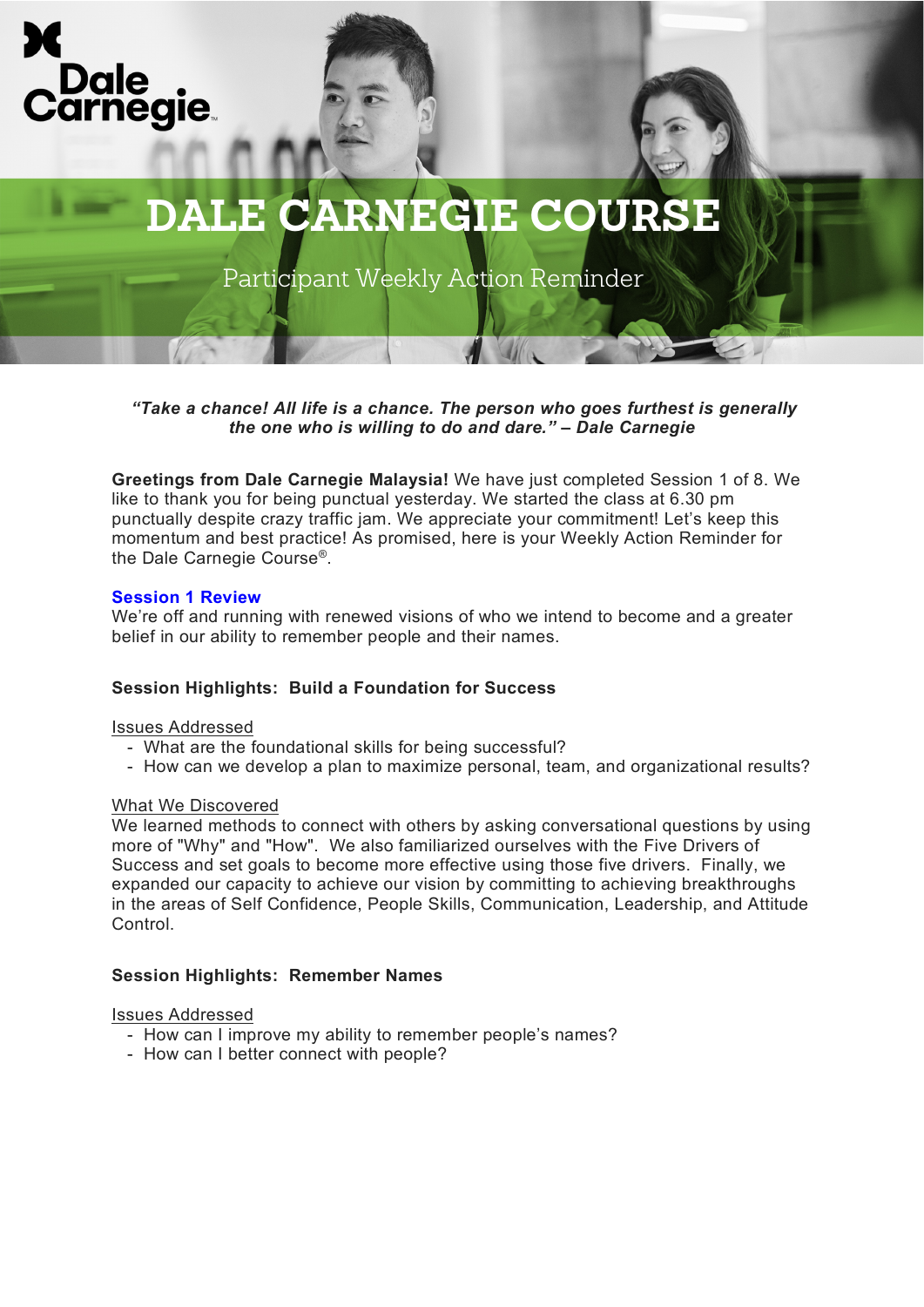



# **DALE CARNEGIE COURSE**

Participant Weekly Action Reminder

## What We Discovered

As Dale Carnegie said, remembering names is "the result of our desire to make the other person, not ourselves, feel important." We do this by focusing on people as individuals, creating positive first impressions, and using proven methods for remembering names. These proven methods include LIRA (Look and Listen, Impression, Repetition, and Association) and BRAMMS (Business, Rhyme, Appearance, Meaning, Mind Picture, and Similar name).

## **Session 2 Preview**

You won't want to miss this session because we will discover ways to build greater selfconfidence and strengthen relationships. By gaining skills in these areas, we will enhance our effectiveness in our professional and personal lives.

## **Build on Memory Skills and Enhance Relationships**

We will continue to improve our memories by learning another practical, proven memory enhancement process. We will also begin the journey of improving our people and leadership skills by becoming familiar with the principles for improving human relations and identifying opportunities for improving those relationships.

## **Increase Self-Confidence**

To further enhance our self-confidence and communication skills, we will use our experiences to communicate more confidently, concisely, and with greater clarity. We will also discover how past experiences influence behavior and how we can leverage past experiences to be more effective in today's challenging world.

## **In preparation for Session 2, please:**

**1)** Please take time to perfect your **breakthrough plan** and **vision report** by filling in the links below to submit your reports.

Breakthrough Plan: [http://bit.ly/DCC\\_Breakthrough](http://bit.ly/DCC_Breakthrough) Vision Plan: [http://bit.ly/DCC\\_Vision](http://bit.ly/DCC_Vision)

2**) Prepare a two-minute report** on a specific incident from your life that was a defining moment for you. Think of several character strengths that you possess right now: for example, hardworking, truthful, committed, passionate, loyal, team player, etc. How did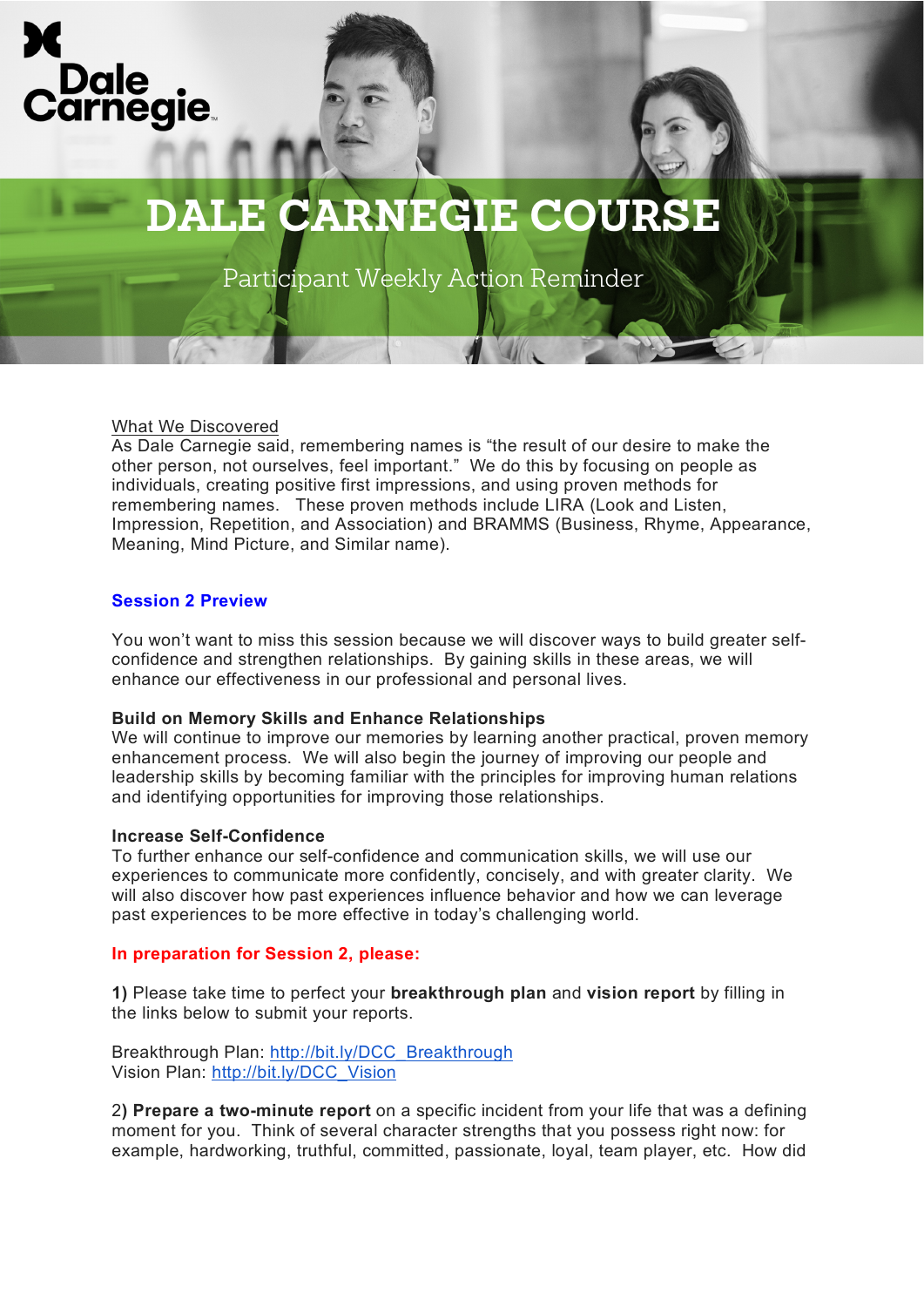



# **DALE CARNEGIE COURSE**

Participant Weekly Action Reminder

you develop that strength? In your Participant Manual, read page 2.16 and **complete page 2.17** to prepare your report. Practice your report, too, with your mentor or coach!

**3)** Come prepared to discuss examples of how you are applying the Dale Carnegie concepts - like the "Conversation Stacks", use the conversation techniques (practice with 2 people- 1 at work and 1 friends/family members) and name remembering processes.

**4)** Review the numbers and permanent peg words on page 2.4 by briefly reading them twice per day.

**5)** Be prepared to tell us what particular part of **the readings listed below** had an effect on you and why**.**

Reading Reports – this is an opportunity to share a quick story from the readings that resonated with you! Just retell us the story in your own words and why it resonated with you!

| <b>Number</b>  | <b>Dale Carnegie Principle</b>                   | <b>Book: How to Win Friends</b><br>and Influence People |
|----------------|--------------------------------------------------|---------------------------------------------------------|
|                | 1. Don't criticize, condemn or complain          | $Pg 1 - Pg 16$                                          |
| $\overline{2}$ | 2. Give honest, sincere appreciation             | $Pg 17 - Pg 29$                                         |
| $\mathbf{3}$   | 3. Arouse in the other person an eager want      | $Pg 30 - Pg 46$                                         |
| 4              | 4. Become genuinely interested in the other      | $Pg 51 - Pg 62$                                         |
|                | people                                           |                                                         |
| 5              | 5. Smile                                         | Pg 63 - Pg 70                                           |
| 6              | 6. Remember that a person's name is to that      | Pg 71 - Pg 79                                           |
|                | person the sweetest and most important sound     |                                                         |
|                | in any language                                  |                                                         |
|                | 7. Be a good listener. Encourage others to talk  | $Pg 80 - Pg 88$                                         |
|                | about themselves                                 |                                                         |
| 8              | 8. Talk in terms of the other person's interests | Pg 89 - Pg 93                                           |
| 9              | 9. Make the other person feel important – and    | Pg 94 - Pg 104                                          |
|                | do it sincerely                                  |                                                         |

#### **Reading Assignments: Read any 1 page from your assigned book pages**